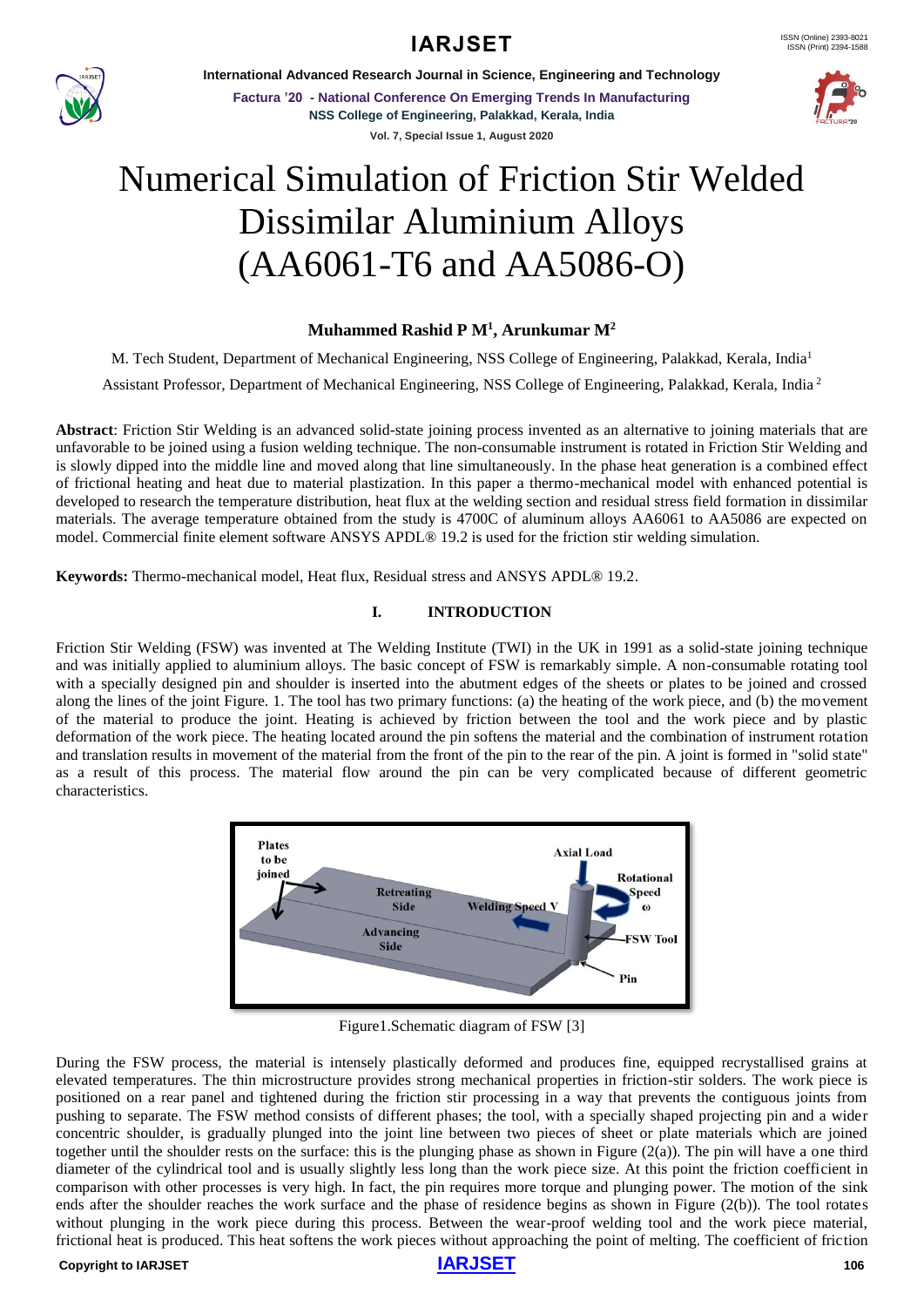



**International Advanced Research Journal in Science, Engineering and Technology**

**Factura '20 - National Conference On Emerging Trends In Manufacturing NSS College of Engineering, Palakkad, Kerala, India**



**Vol. 7, Special Issue 1, August 2020**

increases as the work piece softens. During this phase the heat generated is greater than the heat generated when the tool is moved. The rotating shoulder and pin deformation create a large palatized metal coating under and around the tool handle. When the shoulder comes together with new stuff, the plunging force increases. Energy continues to accumulate around the shoulder before this period of saturation occurs, as shown in Figure (2(c)). As the tool moves along the joint line, the plasticised material on the shear side is shattered to a flow side through a mechanical stirring and forging effect as shown in Figure (2(d)). The tool can be pushed along the joint line. This welding process gives the matted parts a good, completely integrated welding.



Fig2. FSW process steps [16]

# **II. NUMERICAL MODELLING**

Calculations are based on discrete representations of particular welds with finite elements, finite differences or finite volume techniques. These methods can capture much of the complexity of material component behaviour, boundary conditions, and geometry, but the computational penalty means that a limited range of conditions tends to be studied in depth. Important stages in process modeling are:

i.Analytical Estimates of Heat Generation

ii.Heat Conduction

iii.Microstructure and Property Evolution in FSW

iv.Residual Stress

ANSYS 19.2 R, Commercial software is used to address transient friction stir lap joint thermal simulation. For solution the solver uses the following governing equations. The equation for heat conduction in 3D is:<br>  $\frac{\partial (\$ Example 19.2 K, Commercial software is used to address transfer inction sur tap form them<br>uses the following governing equations. The equation for heat conduction in 3D is:<br> $\frac{\partial (\mathcal{L}e^T)}{\partial t} = \left[ \frac{\partial}{\partial x} \left( k_x \frac{\partial T}{\partial x} \$ 

and software is used to address transient friction stir lap joint thermal simulation

\nand equations. The equation for heat conduction in 3D is:

\n
$$
\frac{\partial (\rho cT)}{\partial t} = \left[ \frac{\partial}{\partial x} \left( k_x \frac{\partial T}{\partial x} \right) + \frac{\partial}{\partial y} \left( k_y \frac{\partial T}{\partial y} \right) + \frac{\partial}{\partial z} \left( k_z \frac{\partial T}{\partial z} \right) + \mathcal{Q} \right]
$$

Where,

 $K_x$ ,  $K_y$ ,  $K_z$ : Thermal conductivity in x,y,z directions (in this work all are equal)

*ρ*: density of work piece

*Q*: heat generated

*x,y,z* : three directions

The term Q is the plastic heat generated by friction at the interface between the tool and the work object. Generally, it's a volumetric phenomenon. Nonetheless, the heat generation by friction and plastic dispersion in most thermal models as in the current work, is modeled on a tool / work element interface as a surface heat flux. Modeling plastic waste as a volumetric heat source requires extensive information on the rate of plastic pressure and the stress of deviation. Thus it is necessary to develop a CFD model. Current research is to build a mechanical model for thermal energy.

The term Q is the plastic heat generated by friction at the interface between the tool and the work object. Generally, it's a volumetric phenomenon. Nonetheless, the heat generation by friction and plastic dispersion in most thermal models as in the current work, is modeled on a tool / work element interface as a surface heat flux. Modeling plastic waste as a volumetric heat source requires extensive information on the rate of plastic pressure and the stress of deviation.



Fig 3.SOLID 186 element

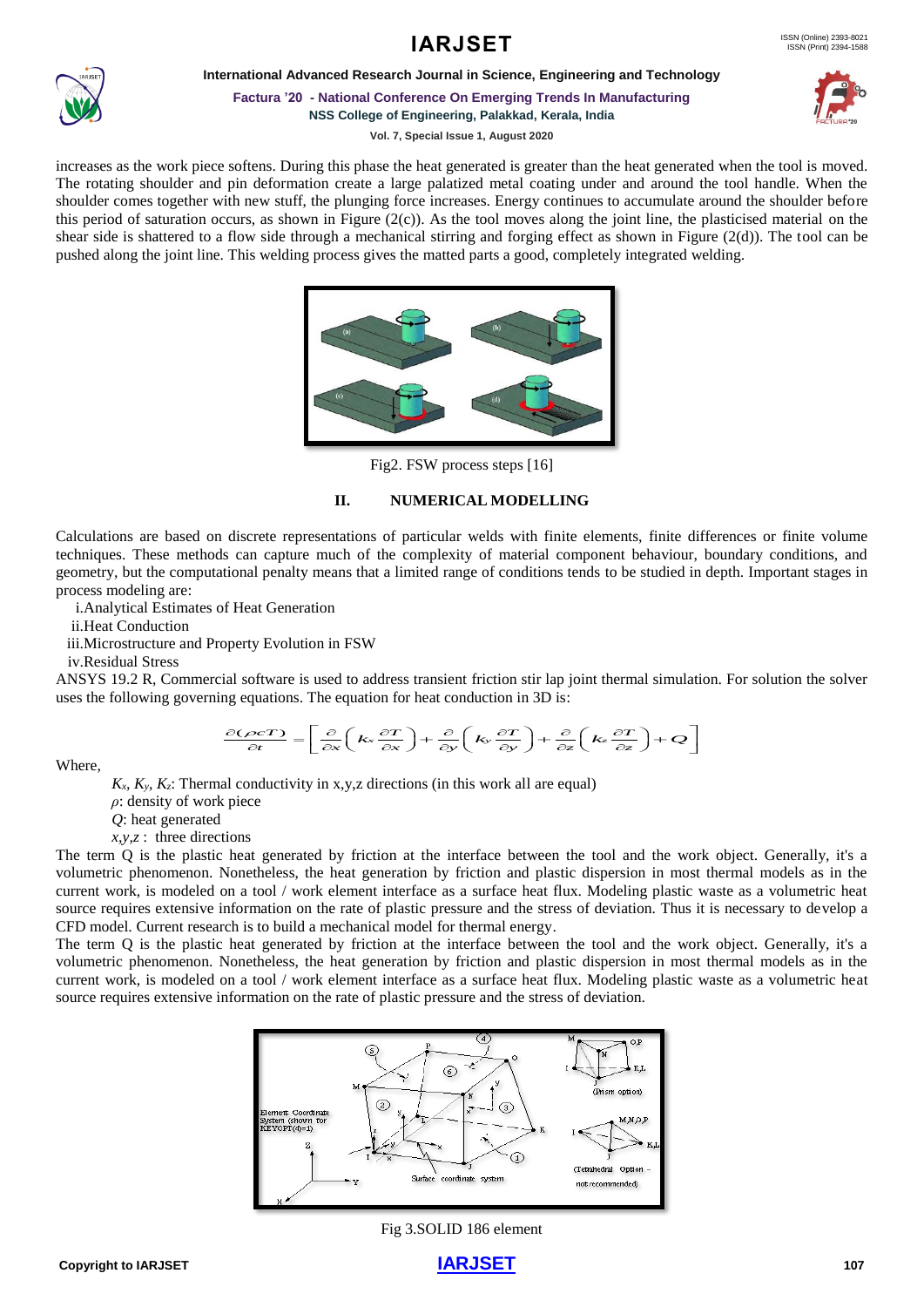# **IARJSET** ISSN (Online) 2393-8021



**International Advanced Research Journal in Science, Engineering and Technology**

#### **Factura '20 - National Conference On Emerging Trends In Manufacturing NSS College of Engineering, Palakkad, Kerala, India**

**Vol. 7, Special Issue 1, August 2020**

Thus it is necessary to develop a CFD model. Current research is to build a mechanical model for thermal energy. For transient thermal analysis SOLID 90 elements are used from the thermal mass method. 3D thermal conduction is assisted by this feature. Once the transient thermal analysis has been carried out, the thermal results are sequentially coupled at every phase of the time to overcome the thermo-elasticity.The defining the contacts between the work piece and tool are CONTA174 and TARGE170 are used in this analysis.

A moving source on the boundary of the weld line is put in the system's heat flow. This heat generated by contact between the frictional pin and the work piece is locally localized and rapidly propagates through the line of the plates, as well as by convection and radiation. Depending on the following equation, the total heat input can be determined.

# Total Heat Input:

$$
Q = \pi N \mu F \frac{R_o^2 + R_o * R_i + R_i^2}{45(R_o + R_i)}
$$

Where,

 $Q = \text{Total heat generated due to friction and plastic heat (Watts)}$ 

- $N =$  Rotation of tool (RPM)
- $\mu$  = Coefficient of friction
- $F =$  Plunge force in the vertically downward direction  $(N)$
- $R<sub>o</sub>$  = Shoulder radius (m)
- $R_i$  = Pin radius (m)

It is assumed that the heat flux,  $q(r)$ , is linearly distributed in the radial direction of the pin tool shoulder, and has the following form:

$$
\frac{\text{Heat flux:}}{q(r) = \frac{3Qr}{2\pi R_o^3}}
$$

Where  $r \le R_0$ 

The heat generated at the pin of tool is neglected because this heat is very small, e.g. in the order 2% of the total heat as reported by Russell and Shercliff. As such, the  $R_i$  is neglected in the equation. To summarize the heat generation utilized; the heat input is assumed to be linearly proportional to the distance from the center of the tool which is derived from the assumptions:The downward force applied to the work piece from the tool creates a uniform pressure between the shoulder and the work piece. The heat is generated from the work done by the friction force.

The friction coefficient is expected to decrease as the temperature increases and plastic forming function increases. The constant friction coefficient value of both thermal and synthetic factors during FSW is used in this model to estimate the complete effect. In order to be simpler, a uniform heat distribution across the surface of the shoulder is assumed for the heater generation in the vicinity of the pin as at the shoulder periphery, but the radius of the pin is equal. Therefore, the average radius of the shoulder and tool pin has been used for uniform distribution, i.e.

$$
r = \frac{\text{Ro} + \text{Ri}}{2}
$$

#### **III. EXPERIMENTAL PROCEDURES**

The experiment consists of welding of two dissimilar aluminum alloy (AA6061 and AA5086) joining with a H13 tool steel by friction stir welding. The work piece having the dimension 100\*50\*6 mm plates and having tool with tapered shape of a shoulder diameter 15mm and probe or pin diameter with a 5mm and pin length of 4.5 mm as shown in figure is used. A tool rotation speed of 840 RPM and a welding speed of 15 mm/min were used.





Fig 4. Schematic view of tool geometry and work piece geometry

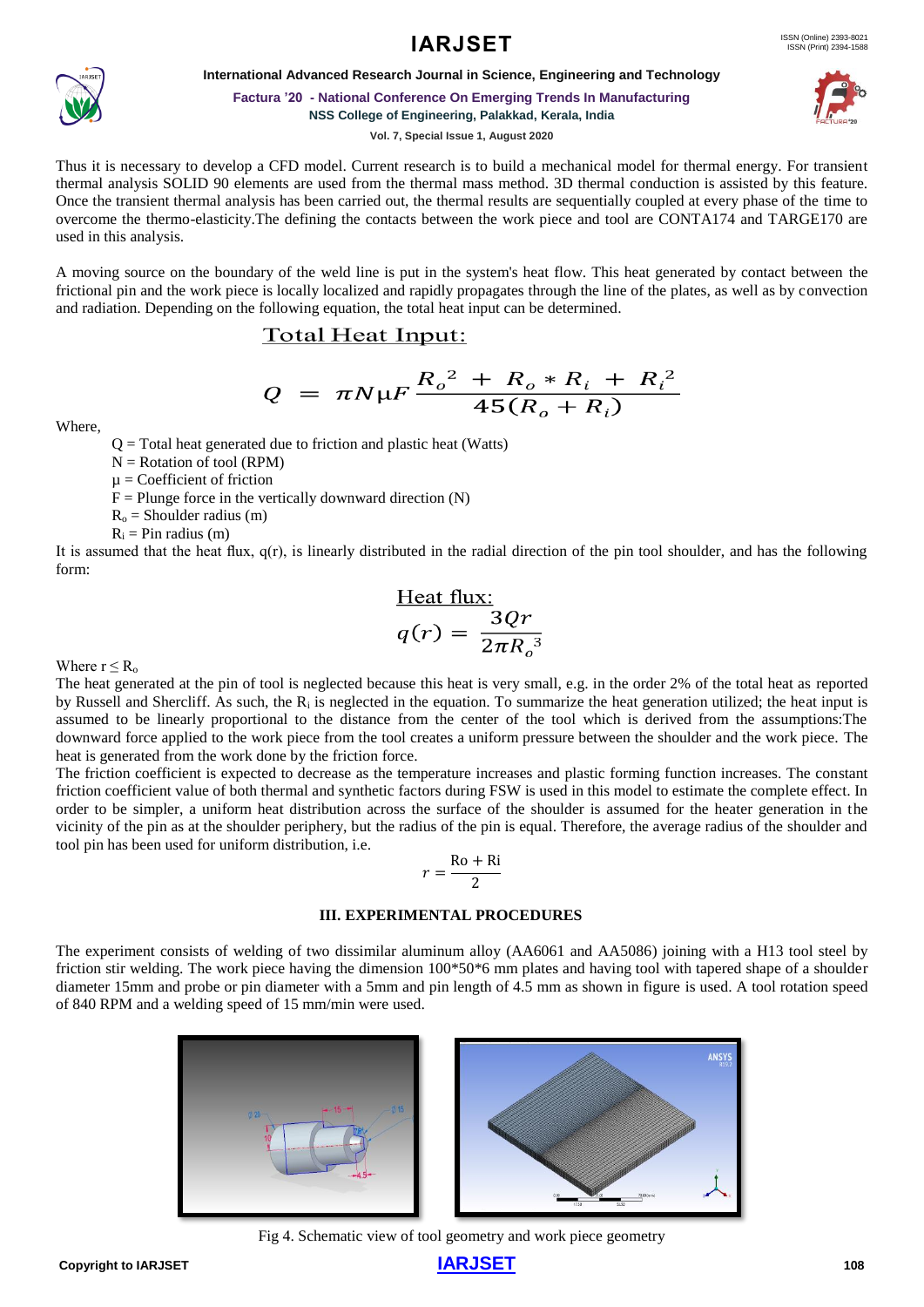# **IARJSET** ISSN (Online) 2393-8021



**International Advanced Research Journal in Science, Engineering and Technology**

**Factura '20 - National Conference On Emerging Trends In Manufacturing NSS College of Engineering, Palakkad, Kerala, India**

**Vol. 7, Special Issue 1, August 2020**

# *A. Simulation in Ansys*

The simulation is done with the ANSYS APDL R19.2 has to be done with both thermal (transient) and structural analysis. The major step involved in the simulation as below.

- ➢ Three dimensional preparations for solid model in ANSYS as per work piece dimension.
- ➢ The material's temperature-dependent property as defined in the table was applied.
- ➢ The elements were selected to SOLID90 in ANSYS.
- ➢ Use the element of the tetra to mesh the components
- ➢ Full heat stream applied as a boundary condition on the surface of the product.
- $\triangleright$  Apply the air / work piece heat convection as 20W / m<sup>2</sup>K
- $\triangleright$  Apply 1000W / m<sup>2</sup>K heat convection at the bottom of the plate.
- $\triangleright$  Time was measured and applied in the sub phase time according to the welding rate.
- ➢ Results viewed, graphs with time and displacement required for the variable required, contour diagrams, etc.

The thermal analysis temperature histories are implemented in the mechanical research as body loads. The only forces considered in this analysis are the strengths of the thermal expansion of the work piece material. For mechanical analysis, the following boundary conditions are used:

- ➢ Vertical motion at the lower surface of the work piece is constrained.
- ➢ A pin area is fastened to the work piece.
- $\triangleright$  No symmetric surface displacements.

#### **IV. RESULTS AND DISCUSSIONS**

#### *A.Temperature Distribution*

Heat is generated during the metal deformation by a combination of friction and plastic dissipation. Determination of heat production mechanisms depends on the soldering parameters, thermal conductivity of the portion of the work piece, the pin tool and anvil support and soldering geometry. Both the pin and the shoulder's weld geometrical characteristics influence how both surfaces slip, join, or alternate. When AA 5086-O on the forward side and AA 6061-T6 on the withdrawing side at different times, the temperature profile is obtained. AA6061 is heat affected region above AA5086 because heat transfer to AA6061 is higher. Due to its greater thermal diffusiveness, the majority of the heat generated at the interface is transferred to AA 6061. Figures show the variation of temperature for a friction time. The peak temperature obtained from the simulation at 5sec, 10sec, 15sec, 20sec and 24sec are 471  $^0C$ ,467.09  $^0C$ , 471.89 $^0C$ , 465.5  $^0C$  and 467.22  $^0C$  are respectively as shown in figures below fig.5 which is significantly less than the melting temperatures of work-pieces and is within accepted temperature range in FSW process. The maximum temperature obtained is close to the weld centre line in the AA5086 side because it has a higher solidus temperature.



Fig 5. Temperature distributions at different times

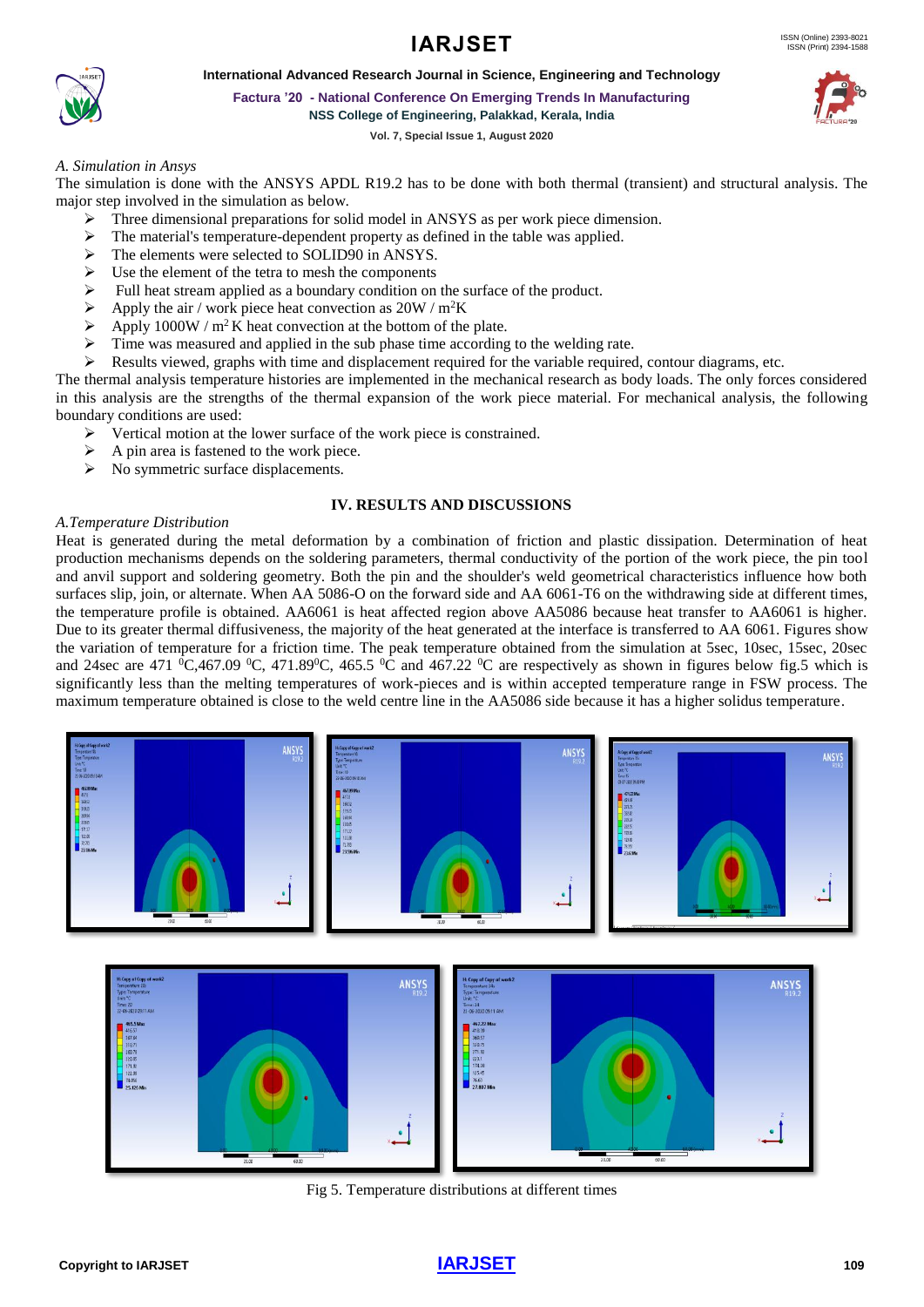



**International Advanced Research Journal in Science, Engineering and Technology**

**Factura '20 - National Conference On Emerging Trends In Manufacturing**

**NSS College of Engineering, Palakkad, Kerala, India**



**Vol. 7, Special Issue 1, August 2020**

# *B. Thermal Flux*

A single working component model is standardized in type of distributed heat source. The current intensity flux transformed into thermal energy gives the thermal source for the work piece in the present work. The thermal flux measured from the current input differs in heat delivery to parts of the device. Thermal flux findings are shown in the work pieces in the figures 6 along z(a), x(b) and y(c) axes. Various colors (or shades) show different thermal flow values.



Fig6.Directional heat flux along  $z(a)$ ,  $x(b)$  and  $y(c)$  axes

The total heat flux produced at various temperatures and times is shown in the figures. The heat flux increases as well as the temperature and time. The average 24 sect heat flow and a heat flow rate of 18.45W / mm<sup>2</sup> are shown in the figures 7 below, showing the total heat flow at different time



Fig 7. Total heat flux at different time

# *C. Stress Responses*

The pressures are generated in the solder during the welding, and during heating of the soldered plates the material expands and afterwards, the welds are cooled down. In addition, because of the mechanical constraints of the plates through the fixture, the rotational and transverse motions of the tool cause additional stress to the weld. During the FSW process, significant residual pressure is frequently generated and the structural integrity and performance of components are deteriorated considerably. Within the FSW joints there are both tensile and compressive residual stresses. There are maximum residual stresses in the HAZ and minimal residual compressive pressure is found on the forward side just outside the soldering line. For the mechanical simulation for the calculation of waste stresses, the temperature fields generated by the thermal model are used. The estimated longitudinal and cross-stress distributions are shown in Figure 8. The longeritudinal stresses along the solder centre line can be seen to be compressive, with its nature changing gradually to tensile outside the heat-impacted zone and with the welds, due to mechanical constraints, as well to the high thermal stress generated during long welding times, the longitudinal stresses are progressively increased. The maximum tensile longitudinal stress obtained is approximately 776.24MPa, while 605.55MPa is observed also for

# **Copyright to [IARJSET](https://iarjset.com/)** 110